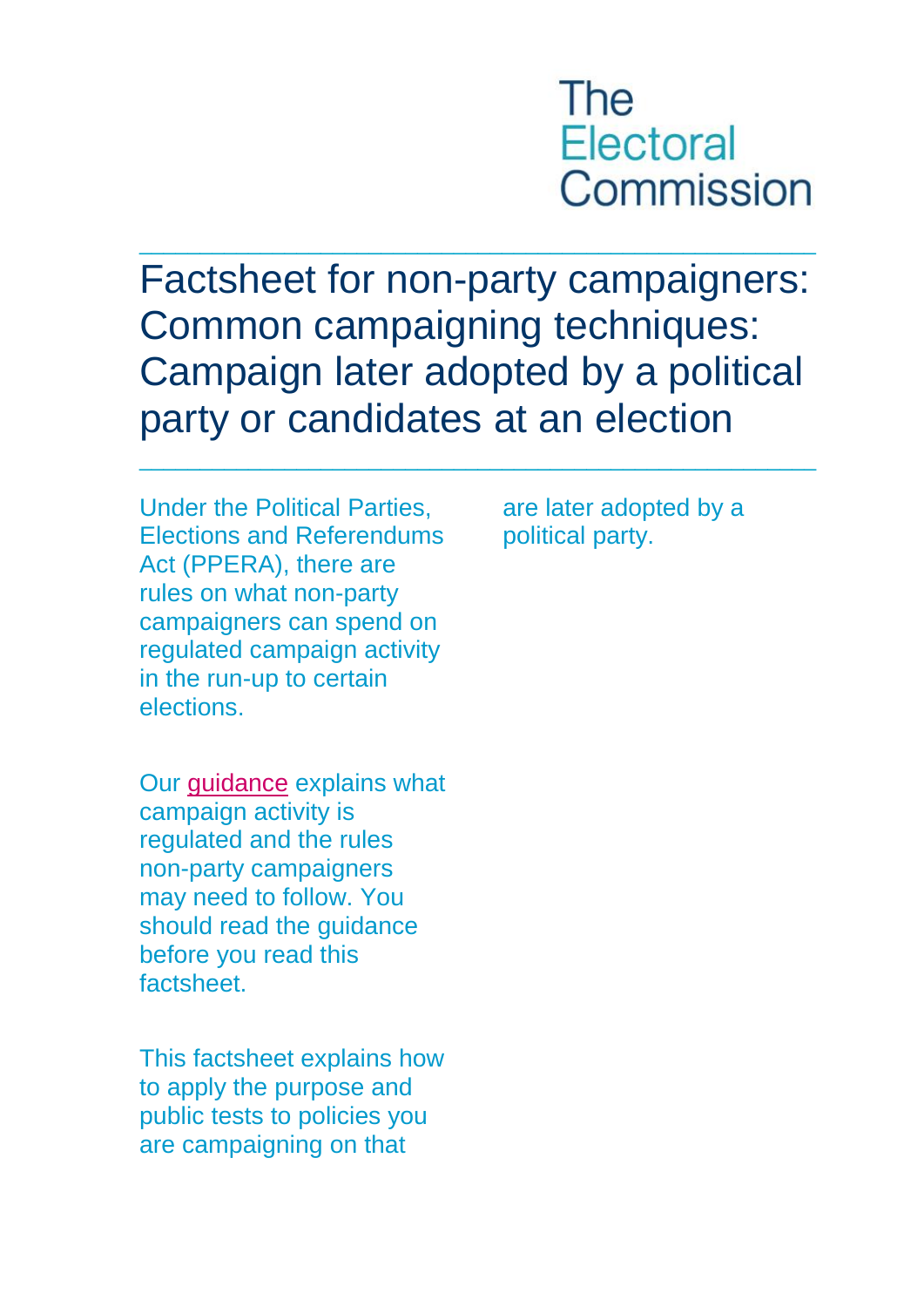# What is covered by the rules?

The non-party campaigning rules apply to spending on what we call 'regulated campaign activity'.

The following will be 'regulated campaign activity' if they can reasonably be regarded as intended to influence voters to vote for or against political parties or categories of candidates, including political parties or categories of candidates who support or do not support particular policies or issues (we call this the '**purpose test**'):

- press conferences or other media events that you organise
- transport in connection with publicising your campaign

As well as meeting the purpose test, spending on the following activities is only regulated if the activities are also aimed at, seen or heard by, or involve the public (we call this the '**public test**'): This applies to:

- the production or publication of election material (such as leaflets, adverts and websites)
- canvassing and market research (including the use of phone banks)
- public rallies and public events

# Policies you are campaigning on that are later adopted by a political party or category of candidates at an election

Sometimes, a political party may publicly adopt policies that you are already campaigning for.

If your campaign was not previously regulated, your subsequent campaign activity is unlikely to become regulated campaign activity simply because a party has changed its position. However, it may become regulated campaign activity if, for example, you:

- publicise the political party's support in your subsequent campaigning, or
- alter or increase your campaigning activity on the policy as a result of their support.

To decide whether spending on a campaign is likely to be regulated you will need to decide whether it meets the **purpose** and **public** tests.

# Example

A victim support group has been running a campaign over the last four years demanding the repeal of a piece of legislation which it claims is unfair to victims of crime. During this time, there is no clear support for or against the repeal of this legislation by any political party or category of candidates.

Two months before the election, the main opposition party announces that it is strongly committed to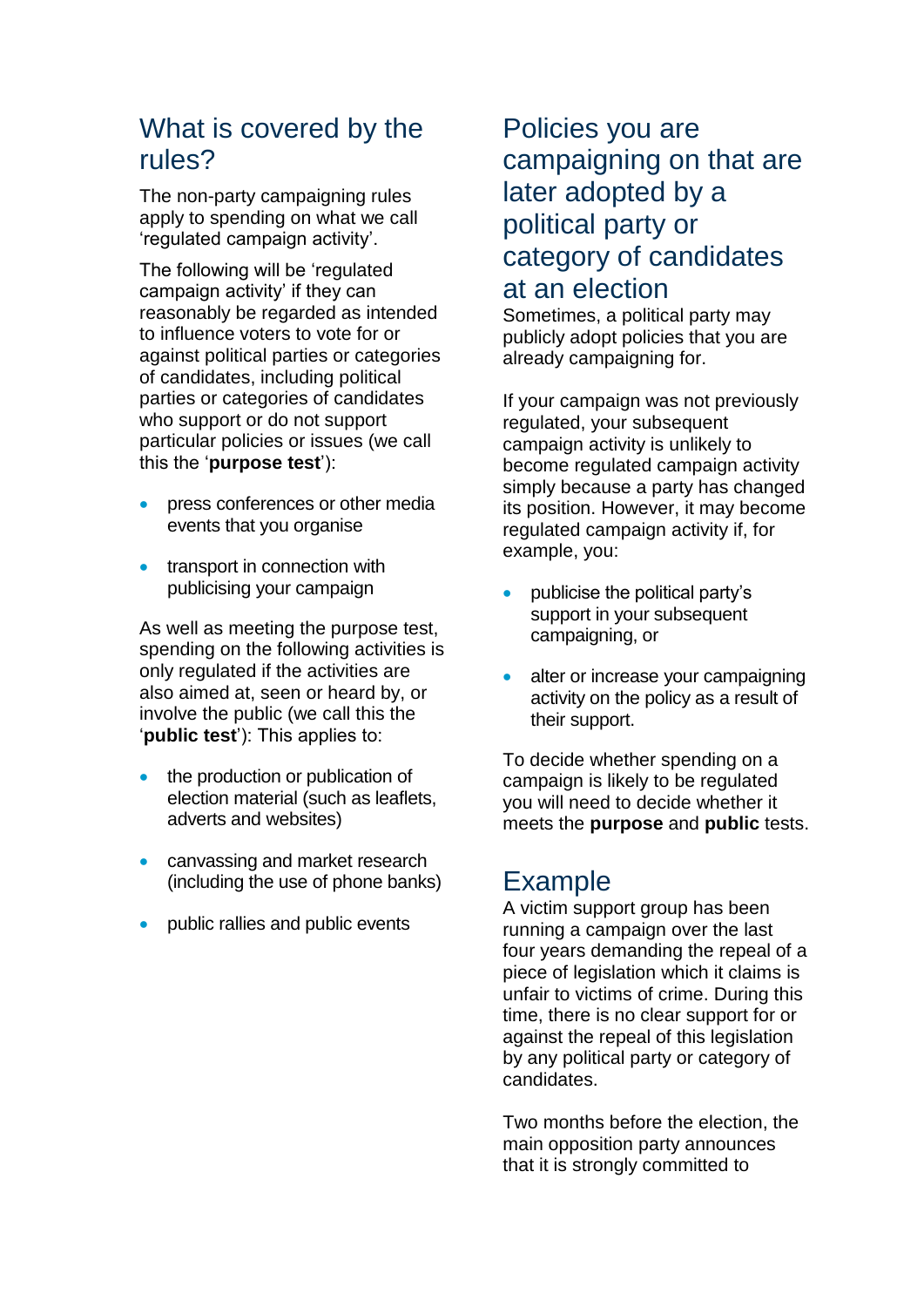repealing this legislation and turns the issue into a key plank of its election campaign. The party in government publicly states that it does not support the repeal of the legislation. This prompts a surge of media interest in the issue and repealing the legislation becomes very closely and publicly associated with the opposition party.

As a result of the opposition party's announcement, the group decides to place paid-for advertisements in national media to build momentum around the campaign and establish this as a key concern in the minds of voters in advance of the election. The message in the advertisements urges voters to support the repeal of the legislation and support victims.

## What does this mean for the campaigner?

Spending on the advertisements will be regulated as election material if it meets both the purpose and public tests.

The advertisement is placed in a national newspaper, so it will meet the **public** test.

### **How to determine whether the campaign meets the purpose test**

You should consider:

## **Tone**

The campaign message focuses on repealing a law. It does not explicitly name a particular political party, category of candidates or the upcoming election.

If it had focussed on particular parties or candidates who supported or did not support this law, and

compared their positions to that of the group, it would be likely that the campaign would meet the purpose test. However, because it did not do this other factors need to be considered.

#### **Context and timing**

This is an issue that is prominent in public debate and clearly represents an area of difference between political parties standing candidates at the upcoming election. The advert is taken out close to polling day and in reaction to a position adopted by a political party contesting the election.

These factors point towards the purpose test being met.

#### **Call to action**

The campaign has asked voters to support the repeal of a specific piece of legislation, but is not asking voters to vote for a particular political party or category of candidates.

If the campaign had asked voters to vote for political parties or categories of candidates who support repealing the legislation then this would have met the purpose test.

## **How a reasonable person would see the activity**

The repeal of the legislation has become so closely and publicly connected with the opposition party that a reasonable person is likely to think that campaigning in support of repealing the legislation is intended to influence people's voting choice.

Taking all the factors into account, it is likely that the activity meets the **purpose** test.

If the group had continued with their activities as planned, it is unlikely that the campaign would have met